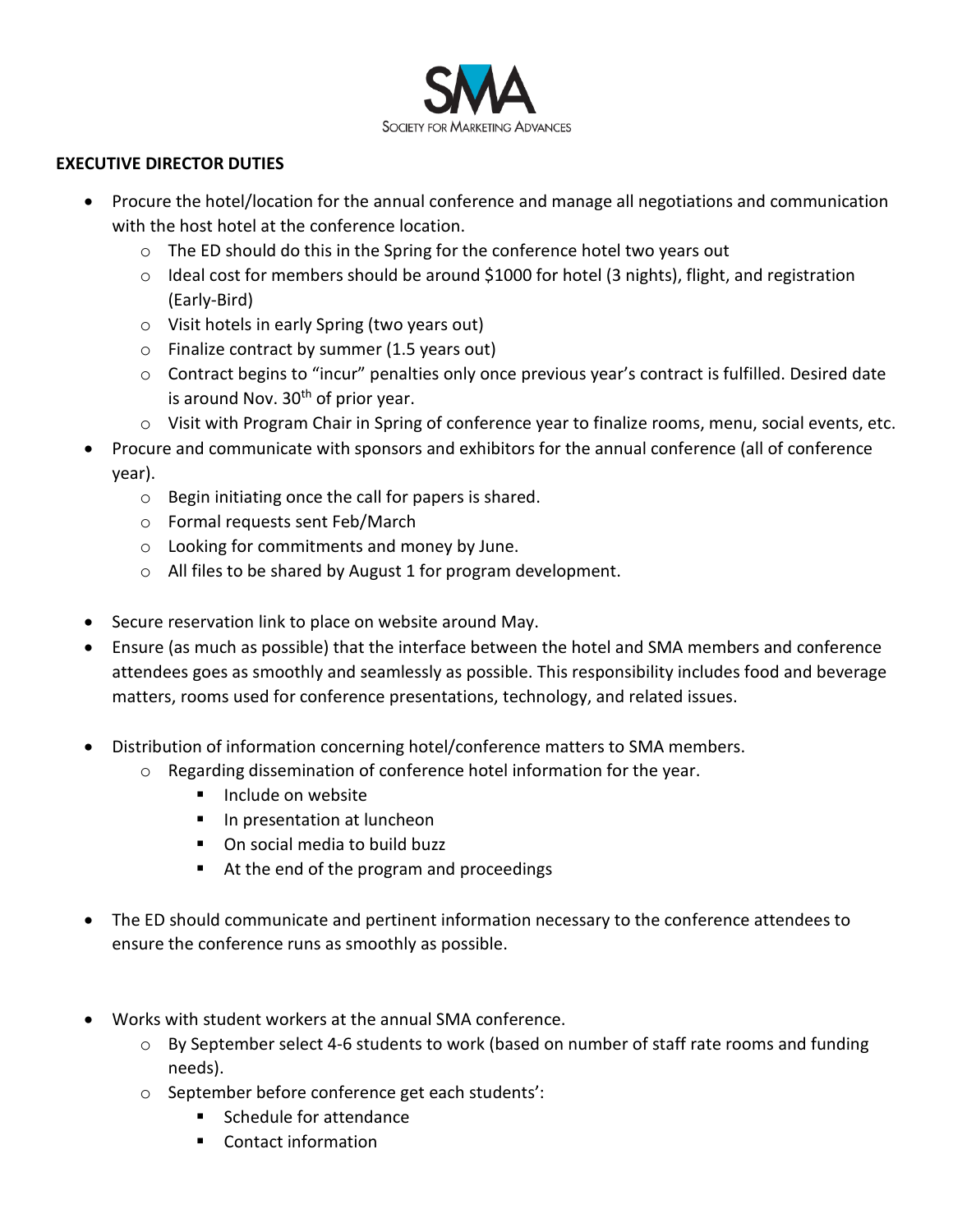- **Picture & Bio for program**
- $\circ$  Create work schedule and disseminate to students and EC (beginning of Oct.)
- $\circ$  Do training with students as they arrive. It is helpful to share anything possible via email prior to arrival. This includes expectations and needs.
- $\circ$  The "look after" aspect of this duty occurs during the conference itself. The procuring of the graduate student workers should take place around August before the conference.
- Serve on the Board of Governors for SMA. Year around via email, attend BoG meeting at conference.

## **Job duties as described in the constitution:**

*Section 6. The Executive Director shall serve as an information clearinghouse for members and nonmembers. He/she shall assist the President and President-Elect in the performance of duties that are essential to sustain a learned society. The Executive Director shall work under the direction of the Executive Committee of the Association to secure hotels, sponsors, and exhibitors for the Annual Conference. The Executive Director is responsible for assuring that conference rooms are properly equipped (projectors, screens, cabling) for all conference sessions, equipment is in working order, and the return of equipment to the Treasurer at the end of the conference. The Executive Director shall serve on the Board of Governors (BoG) during his/her tenure as Executive Director.*

The goal of SMA is to keep costs as low as possible for attendees while also providing a superb conference experience in a desirable city. We attempt to keep total costs for attendees to less than \$1,500 for 3 nights stay, conference registration, and flights.

## **Selecting Cities:**

Solicit thoughts from Executive Committee and members (when needed). Try to find Tier 2 cities that have easy air travel from other major cities around USA (e.g., Detroit, Dallas, Tampa, etc.). As of now we've decided we want to do three tried and true cities and then one experimental city. Check flights to suggested cities, I check from Detroit, Dallas, Atlanta, & Tampa/Orlando. If you can get reasonable airfare to that city it is worth pursuing further.

#### **Hotel Specification:**

Once the city is narrowed down, you've got to find a great hotel. SMA wants to be at a boutiquee hotel, where we are the only group in house and it meets the majority of the following specifications.

- Reasonable travel between airport and hotel (has a train, hotel shuttle, or reasonable taxi/Uber costs)
- Accommodates all meeting space and room block needs
- Preference should be given to hotels that have dining and entertainment within walking distance via public transportation
- Recently renovated rooms and meeting space
- Excellent service

# **Soliciting Proposals:**

First prepare the RFP (see Appendix A for example). It is beneficial to ask for everything you want because they will always do it if they can and it means they get your business. It is advantageous to use the city's visitor or convention center to solicit hotel bids; they often know the hotels that will accommodate the group's needs for rooms and meeting space. Otherwise, do some research and reach out to sales department at the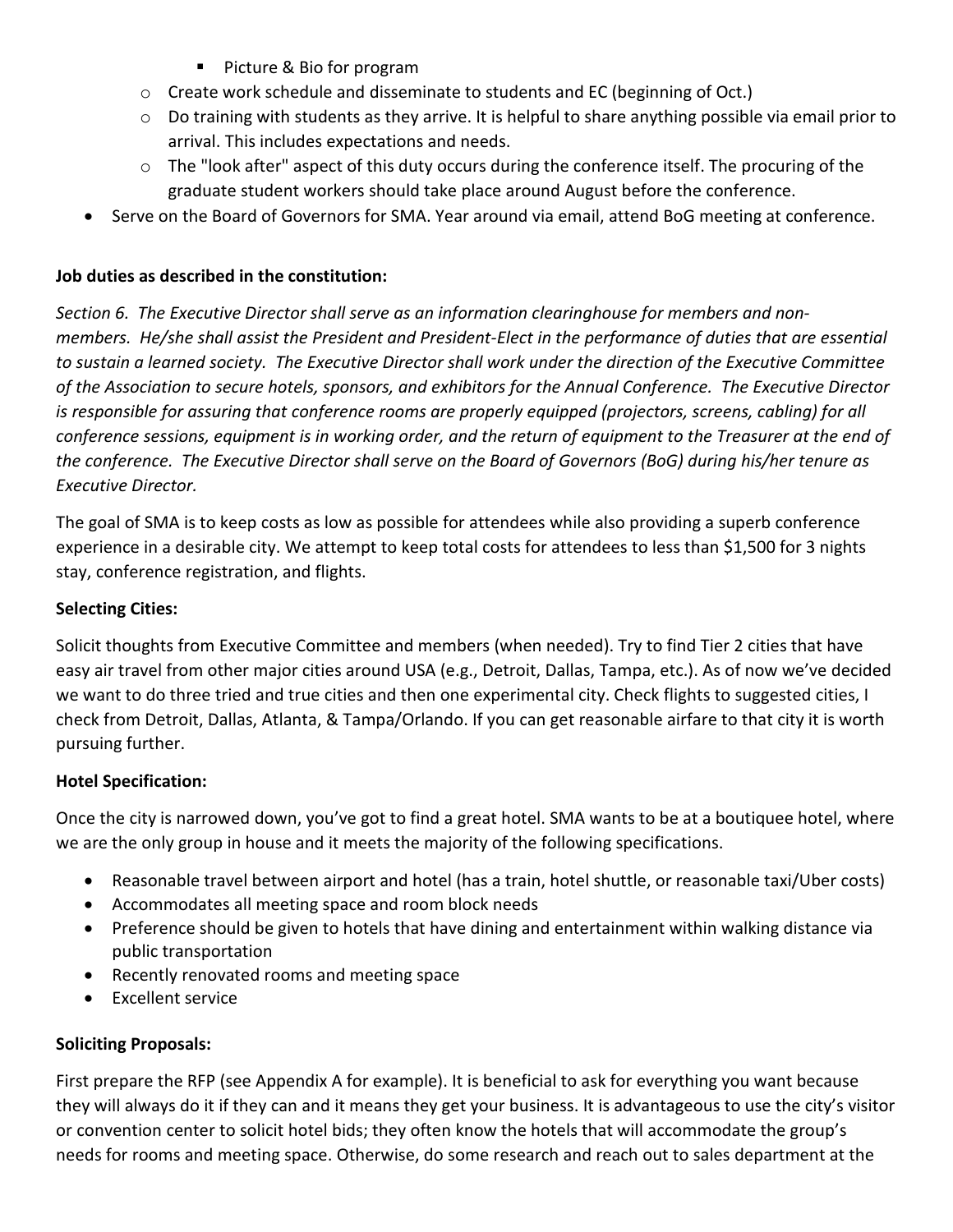hotels in the desired city and submit the RFP to them. Give them a deadline. At least two hotels that meet all needs should be secured.

# **Site visits:**

Once two or more hotels bids have been secured schedule site visits. Expenses are paid by SMA. The hotel room was covered by the hotel. As for meals, they should be compensated based on the Federal standard meal rate. Airfare and travel will also be reimbursed by SMA. Try to keep costs as low as possible, book early. All reimbursements should be submitted to the treasurer within two weeks of return.

# *Initial site visit:*

This visit should be done sometime about two years out from the conference date, usually over spring or fall break two years out (e.g., if you're picking a hotel for 2030 then you would do initial visits in 2028). During this visit you should visit a minimum of two hotels and spend the night in each hotel. The hotel rooms should be complementary (hotels want our business so they invite you to come stay and experience the hotel). During site visit you should see all the meeting space and map out the space according to the conference needs (see Appendix B for example).

# *Final site visit:*

Final site visit should occur the spring before the conference (e.g., if the conference is in November of 2030, the final site visit should occur sometime between January and May of 2030). On this visit the Program Chair and Executive Director work together to map out the space for the conference and plan out the menu if possible. This will save a lot of time the weeks leading up to the conference if this can be done. If the program chair is having an excursion/fun event of some sort this would also be the time to solidify all the plan for that. Again, this will save a lot of time in the weeks leading up to the conference.

#### **Securing a Contract:**

Once the site visits have occurred you should summarize your experience at each hotel and offer your recommendations. This should be sent to the Executive Committee for voting. Once the votes have been finalized you can notify the hotels of your decision. For the hotel that is chosen request a formal contract. Share the contract with the President and Program Chair for that year. Have them carefully review this with you. **NOTE:** Careful review is really important because this is where they can get you if you are not paying close attention. Communicate any issues/concerns with the hotel and get a finalized contract that meets all needs. Once the final contract is in hand share it with the Executive Committee and secure votes for the contract again. SMA can only be on the books for two years' worth of conferences. You will secure the contract two years out (e.g., if you're picking a hotel for 2030 then you would secure the contract in 2028, but not sign it until after SMA of 2028). Sign the contract and share the signed copy (by both the hotel and you) with the entire Executive Committee and BoG Chair.

#### **Exhibitors:**

#### *Before conference:*

- Reach out to all previous and any new exhibitors to secure attendance and payment for conference. This is done via email (see **Appendix C** as an example).
- Continue reaching out to everyone until you hear back from each person. I try to email once a month starting in February or March through September.
- Keep track of the Exhibitors who have registered and what they are paying for.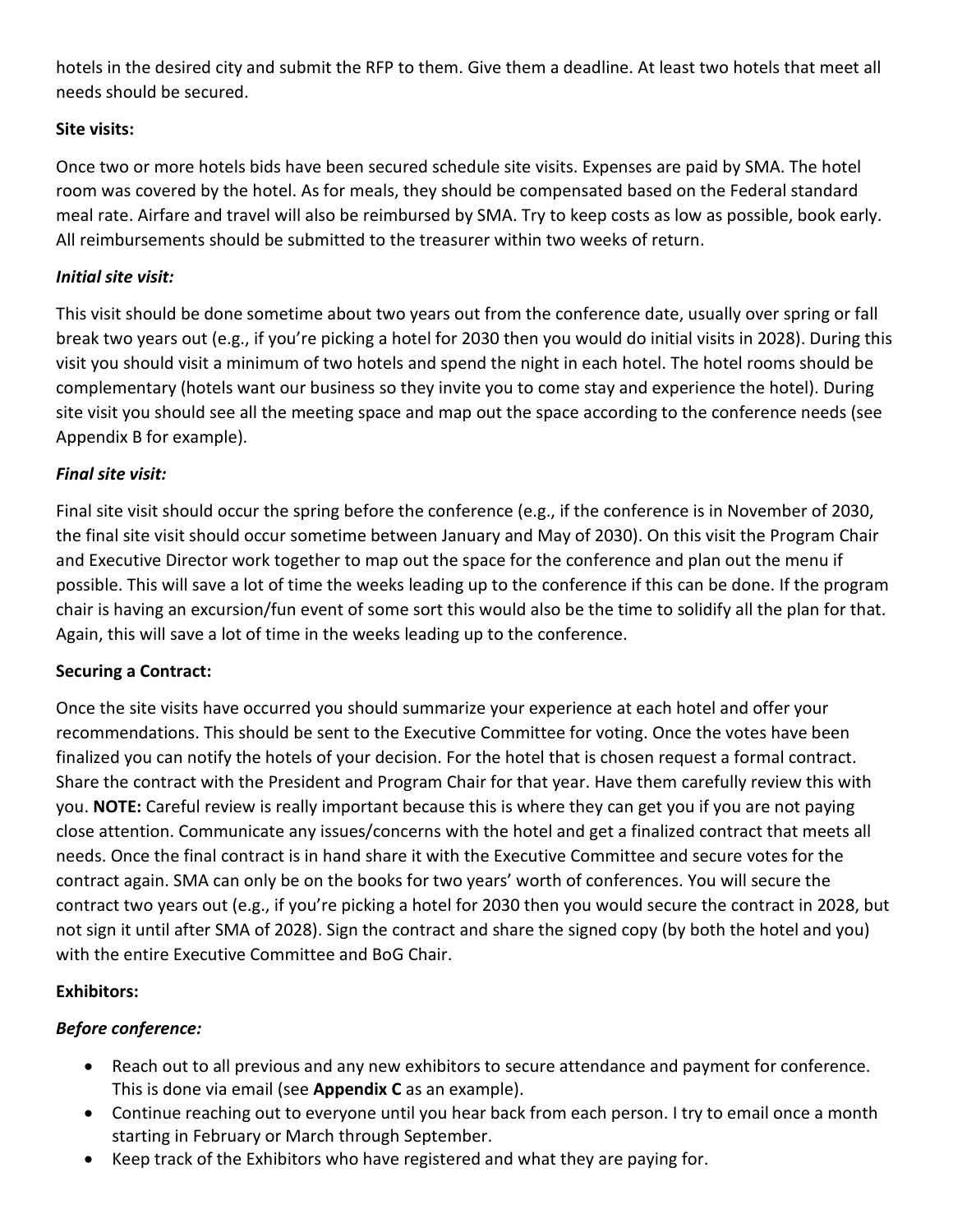- o If they chose to have an ad secure the ad before the program is completed (dates will vary but usually one month before conference).
- One week before conference secure the membership list and strip down to first name, last name and email and share with exhibitors who have paid.

## **Sponsors:**

SMA has several different types of sponsorships and this is EVER changing. This is something that is fairly new, but seems to be trending. What we offer is really up the discretion of the Executive Committee.

- Reach out to all previous and any new sponsors to secure attendance and payment for conference. This is done via email (similar email to that of **Appendix C** but directed at sponsorship and not containing the exhibitor information).
- Continue reaching out to everyone until you hear back from each person. I try to email once a month starting in February or March through September.
- Keep track of the sponsors who have registered and what they are paying for.
	- $\circ$  If they chose to have an ad secure the ad before the program is completed (dates will vary but usually one month before conference).
	- o Also if they wish to have someone present the award at the luncheon ensure we have the name and picture of the individual presenting.
- Create any signage that is needed to advertise the sponsorship (e.g., sponsored break signage).

# **Duties during Conference:**

The following tasks are the responsibility of the Executive Director during the conference:

- Attend the pre-conference meeting with the president and program chair to ensure all rooms and equipment needs are anticipated by the hotel staff.
- Help manage the SMA student workers.
- Ensure the registration desk has all cords and connectors to facilitate session chair's successful connection to the projectors.
- Ensure each of the meeting spaces are set-up with the appropriate equipment and room layout (projectors, screens, extension cords, chairs, tables, etc.) for the day's events. NOTE: this does change from day to day, so make sure everyone is on board and knowledgeable will be helpful.
- Ensure the exhibitors have what they need.
- Be the point of contact for any/all event related issues (additional coffee, room changes, equipment needs, hotel staff questions, etc.)
- Arrive early to help set up
- Attend the business meeting
- Attend the Board of Governors (BoG) meeting
- Attend all Executive Committee meetings
- Stay to help break-down and pack all equipment.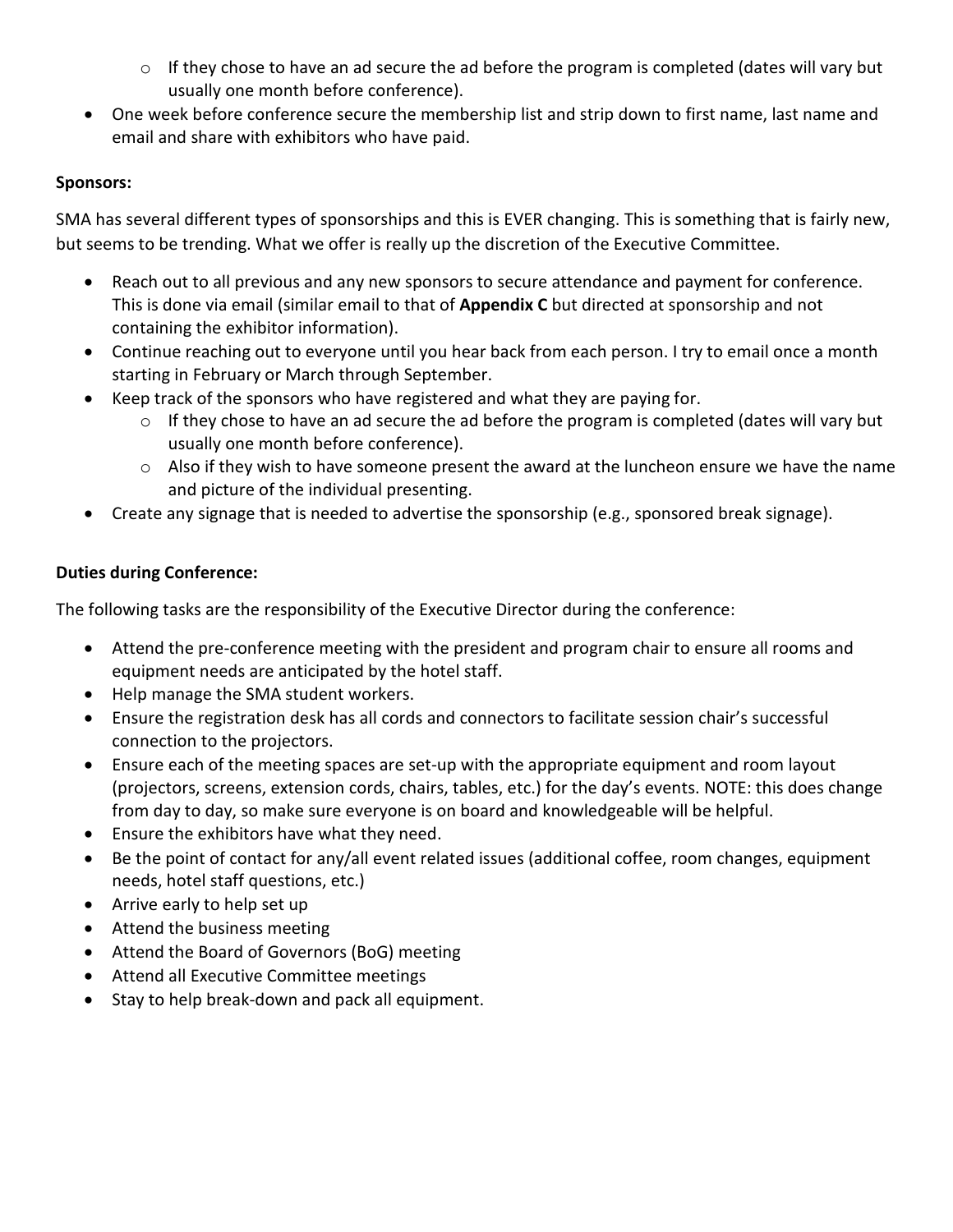

# REQUEST FOR PROPOSAL

| Name of Event:                 | 2021 Annual SMA Conference                                                                                |
|--------------------------------|-----------------------------------------------------------------------------------------------------------|
| Purpose:                       | Conference hosting (attendees: marketing academicians, doctoral<br>students, and marketing professionals) |
| <b>Official Program Dates:</b> | Tuesday, November 2, 2021 - Saturday, November 6, 2021                                                    |
| <b>Anticipated Attendees:</b>  | 350                                                                                                       |
| Contact:                       | [Name], SMA Executive Director                                                                            |
|                                | Address                                                                                                   |
|                                | email                                                                                                     |
|                                | Mobile: 859-797-2001                                                                                      |
|                                | www.marketingadvances.org                                                                                 |

Guest Rooms Block: 630 Room Nights

| Monday | Tuesday | Wednesday   | Thursday | Friday | Saturday |
|--------|---------|-------------|----------|--------|----------|
| Nov 1, | Nov 2,  | Nov 3, 2020 | Nov 4,   | Nov 5, | Nov 6,   |
| 2020   | 2020    |             | 2020     | 2020   | 2020     |
|        | 42      | 172         | 187      | 172    | 52       |

# Meeting Rooms:

| Date    | Time | Event               | Count | Set-Up                 |
|---------|------|---------------------|-------|------------------------|
| Tuesday | 8:30 | Executive Committee | 15    | Conference Table; 12   |
| Nov 2   | AM - | Storage             |       | chairs; 4-6' rectangle |
|         | 5:30 |                     |       | work tables            |
|         | PM   |                     |       |                        |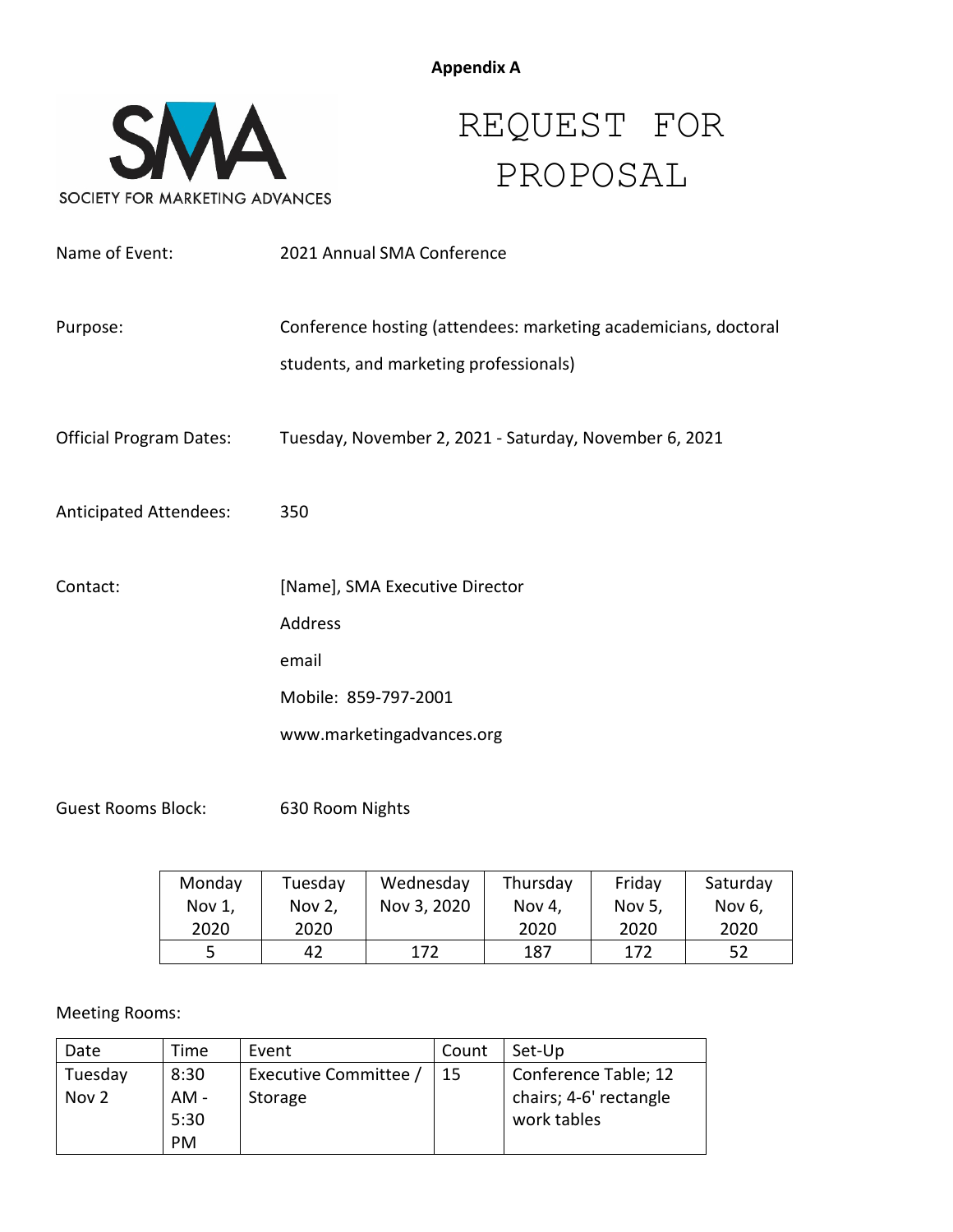| Wednesday<br>Nov <sub>3</sub> | 8:30<br>$AM -$<br>5:30<br>PM  | Executive Committee /<br>Storage                   | 15     | Conference Table; 12<br>chairs; 4-6' rectangle<br>work tables                                                                                                                               |
|-------------------------------|-------------------------------|----------------------------------------------------|--------|---------------------------------------------------------------------------------------------------------------------------------------------------------------------------------------------|
|                               | 7:30<br>$AM -$<br>5:30<br>PM  | <b>Doctoral Consortium</b>                         | 36     | U-Shaped for 36; head<br>table, podium, small<br>table for projector;<br>tables for<br>food/beverage                                                                                        |
|                               | 7:30<br>$AM -$<br>5:30<br>PM  | Online Teaching and<br><b>Simulation Workshops</b> | 30     | Classroom for 30; head<br>table, podium, small<br>table for projector                                                                                                                       |
|                               | 7:30<br>$AM -$<br>5:30<br>PM  | PLS Workshop                                       | 30     | Classroom for 30; head<br>table, podium, small<br>table for projector                                                                                                                       |
|                               | 7:30<br>$AM -$<br>5:30<br>PM  | <b>SEM Workshop</b>                                | 30     | Classroom for 30; head<br>table, podium, small<br>table for projector                                                                                                                       |
| Wednesday<br>Nov <sub>3</sub> | 7:30<br>$AM -$<br>4:00<br>PM  | Food service for<br>meeting rooms                  | 60     | Food and beverage<br>service tables                                                                                                                                                         |
|                               | 1:00<br>PM-<br>5:30<br>PM     | Registration and<br>Exhibitors                     | 75-100 | 4 tables for registration<br>(1 on wall; 3 in front<br>and seating in<br>between); 4-8 tables for<br>Exhibitors along wall<br><b>NOTE: Usually a</b><br>Ballroom or high traffic<br>hallway |
|                               | 12:00<br>$PM -$<br>5:30<br>PM | <b>Academic Placement</b><br><b>Services</b>       |        | 2 tables for Director at<br>entrance; 8-10 small<br>tables with 3<br>chairs/table for<br>interviewers spread<br>throughout the room                                                         |
|                               | 6:00<br>$PM -$<br>7:30<br>PM  | <b>Welcome Reception</b>                           | 150    | Private divider<br>(separate from public<br>area and pool); some<br>seating; tall cocktail<br>tables for standing; 2<br>bar areas                                                           |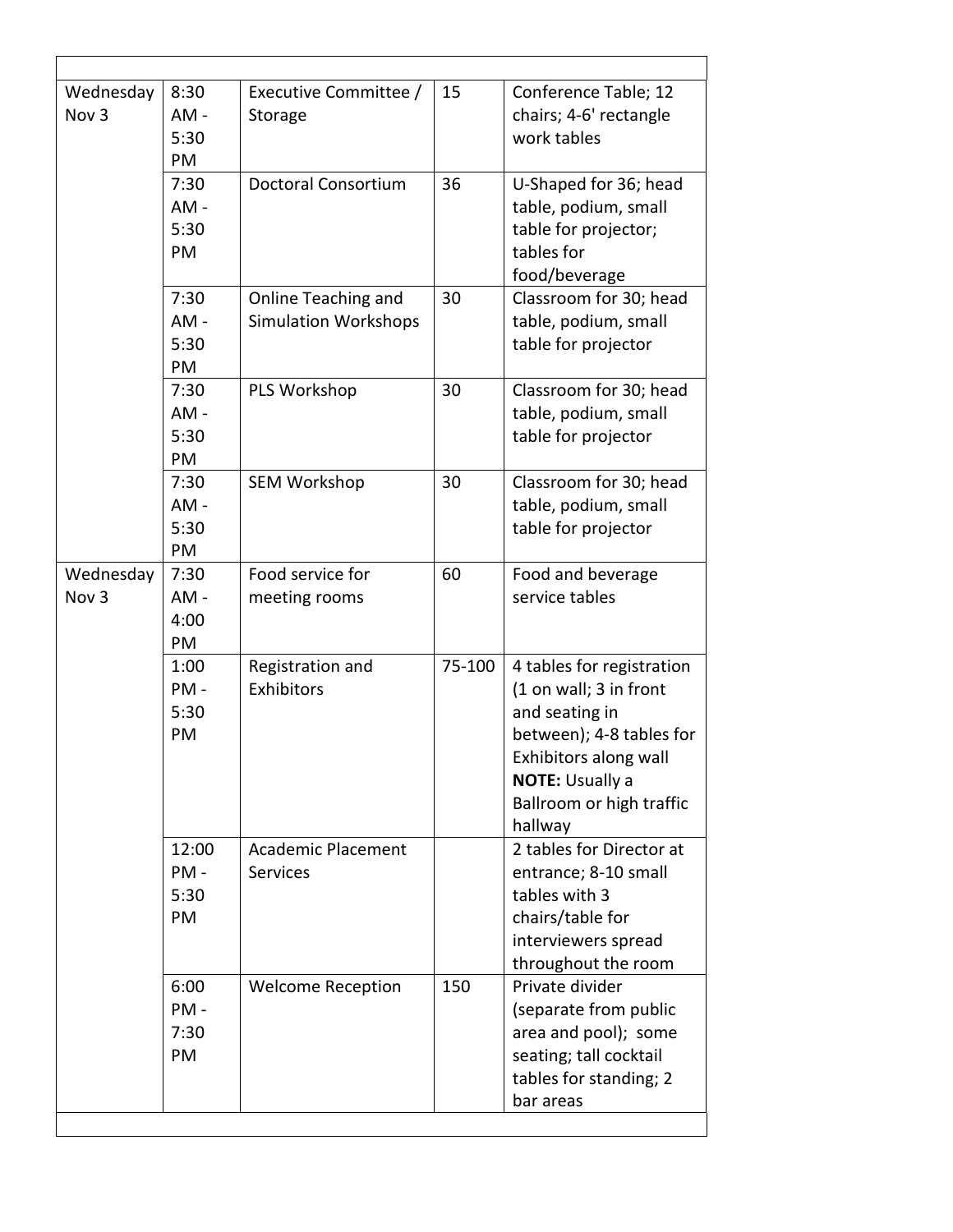| Thursday | 8:30   | Executive Committee /      | 15     | Conference Table; 12      |
|----------|--------|----------------------------|--------|---------------------------|
| Nov 4    | AM-    | Storage                    |        | chairs; 4-6' rectangle    |
|          | 5:30   |                            |        | work tables               |
|          | PM     |                            |        |                           |
|          | 7:30   | Doctoral Consortium        | 36     | U-Shaped for 36; head     |
|          | $AM -$ |                            |        | table, podium, small      |
|          | 5:30   |                            |        | table for projector;      |
|          | PM     |                            |        | tables for                |
|          |        |                            |        | food/beverage             |
|          | 12:00  | <b>Doctoral Consortium</b> | 45     | Rounds for 45             |
|          | $PM -$ | Luncheon                   |        |                           |
|          | 2:00   |                            |        |                           |
|          | PM     |                            |        |                           |
|          | 8:00   | Registration and           | 75-100 | 4 tables for registration |
|          | AM-    | Exhibitors                 |        | (1 on wall; 3 in front    |
|          | 5:30   |                            |        | and seating in            |
|          | PM     |                            |        | between); 6-8 tables for  |
|          |        |                            |        | Exhibitors along walls    |
|          | 8:00   | <b>Academic Placement</b>  |        | 2 tables for Director at  |
|          | AM-    | Services                   |        | entrance; 8-10 small      |
|          | 5:30   |                            |        | tables with 3             |
|          | PM     |                            |        | chairs/table for          |
|          |        |                            |        | interviewers spread       |
|          |        |                            |        | throughout the room       |
|          | 8:00   | <b>Session Breakout</b>    | 40     | Theater for 40; head      |
|          | AM-    | (Teaching                  |        | table; small table for    |
|          | 5:30   | Competitions)              |        | projector                 |
|          | PM     |                            |        |                           |
|          | 12:00  | <b>Session Breakout</b>    | 30     | U-Shaped or conference    |
|          | $PM -$ | (MER Editorial Board       |        | for 30; head table, small |
|          | 2:00   | Meeting Luncheon)          |        | table for projector       |
|          | PM     |                            |        |                           |
|          |        |                            |        |                           |
|          | 8:00   | <b>Session Breakout</b>    | 35     | Theatre for 35; head      |
|          | $AM -$ |                            |        | table; small table for    |
|          | 5:30   |                            |        | projector                 |
|          | PM     |                            |        |                           |
|          | 8:00   | <b>Session Breakout</b>    | 35     | Theatre for 35; head      |
|          | $AM -$ |                            |        | table; small table for    |
|          | 5:30   |                            |        | projector                 |
|          | PM     |                            |        |                           |
|          | 8:00   | <b>Session Breakout</b>    | 35     | Theatre for 35; head      |
|          | $AM -$ |                            |        | table; small table for    |
|          | 5:30   |                            |        | projector                 |
|          | PM     |                            |        |                           |
|          | 8:00   | <b>Session Breakout</b>    | 35     | Theatre for 35; head      |
|          | AM-    |                            |        | table; small table for    |
|          |        |                            |        | projector                 |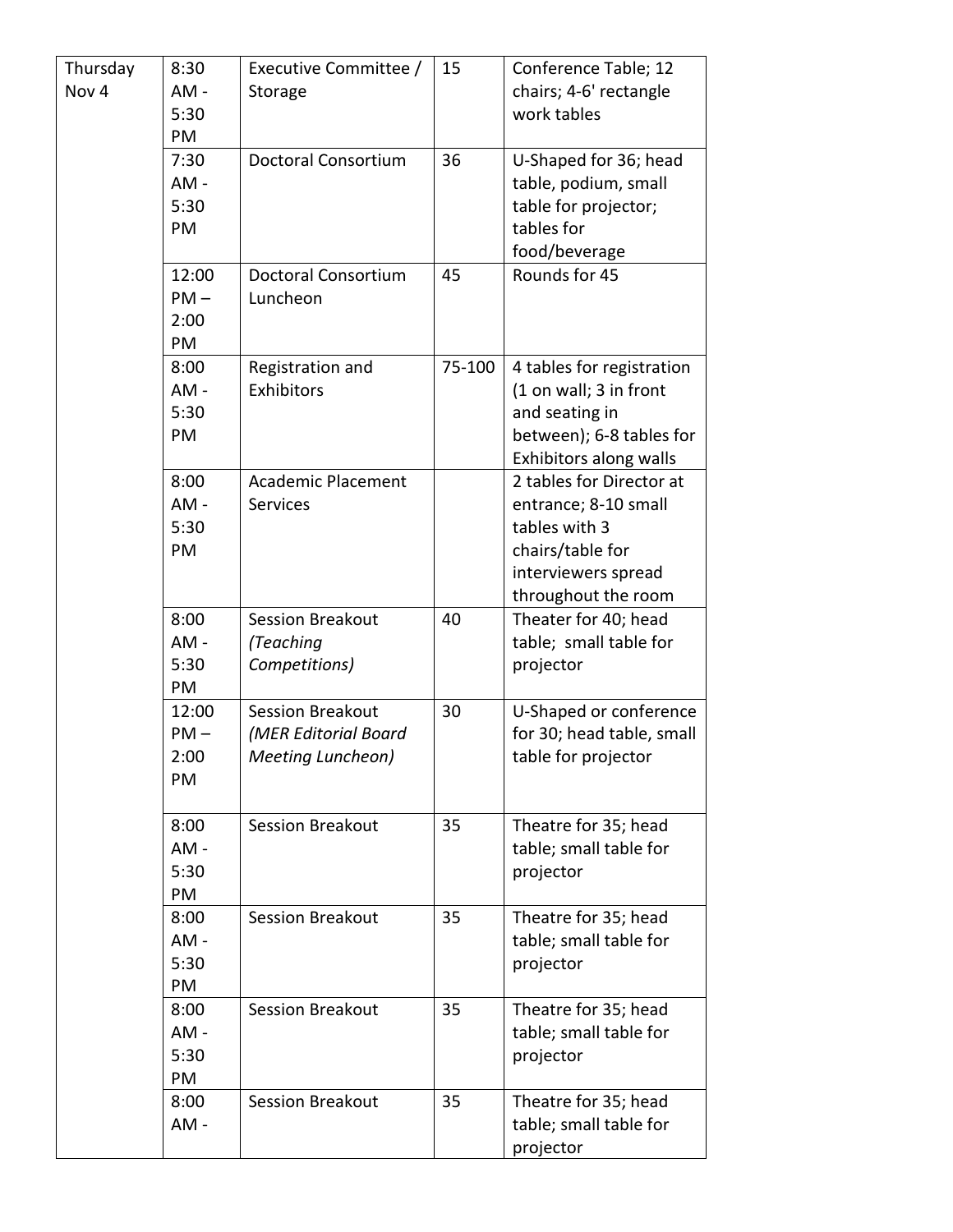|                  | 5:30           |                                |               |                                                        |
|------------------|----------------|--------------------------------|---------------|--------------------------------------------------------|
|                  | PM             |                                |               |                                                        |
|                  | 8:00           | <b>Session Breakout</b>        | 35            | Theatre for 35; head                                   |
|                  | AM-<br>5:30    |                                |               | table; small table for                                 |
|                  | PM             |                                |               | projector                                              |
|                  | 8:00           | <b>Session Breakout</b>        | 35            | Theatre for 35; head                                   |
|                  | $AM -$         |                                |               | table; small table for                                 |
|                  | 5:30           |                                |               | projector                                              |
|                  | PM             |                                |               |                                                        |
|                  | 8:30           | <b>Session Breakout</b>        | 35            | Theatre for 35; head                                   |
|                  | AM-            |                                |               | table; small table for                                 |
|                  | 5:30           |                                |               | projector                                              |
|                  | PM             |                                |               |                                                        |
|                  | 8:30           | <b>Session Breakout</b>        | 35            | Theatre for 35; head                                   |
|                  | $AM -$         |                                |               | table; small table for                                 |
|                  | 5:30           |                                |               | projector                                              |
|                  | PM             |                                |               |                                                        |
|                  |                |                                |               |                                                        |
| Friday           | 8:30           | Executive Committee /          | 15            | Conference Table; 12                                   |
| Nov <sub>5</sub> | AM-            | Storage                        |               | chairs; 4-6' rectangle                                 |
|                  | 5:30           |                                |               | work tables                                            |
|                  | PM             |                                |               |                                                        |
|                  | 8:00<br>$AM -$ | Registration and<br>Exhibitors | $75 -$<br>100 | 4 tables for registration                              |
|                  | 5:30           |                                |               | (1 on wall; 3 in front and<br>seating in between); 6-8 |
|                  | PM             |                                |               | tables for Exhibitors                                  |
|                  |                |                                |               | along wall                                             |
|                  | 8:00           | <b>Academic Placement</b>      |               | 2 tables for Director at                               |
|                  | AM-            | <b>Services</b>                |               | entrance; 8-10 small                                   |
|                  | 5:30           |                                |               | tables with 3                                          |
|                  | PM             |                                |               | chairs/table for                                       |
|                  |                |                                |               | interviewers spread                                    |
|                  |                |                                |               | throughout the room                                    |
|                  | 8:00           | Sessions                       | 115           | Theater for 115; head                                  |
|                  | $AM -$         | (Distinguished Scholar,        |               | table; podium; small                                   |
|                  | 5:30           | <b>BoG; SMA Business</b>       |               | table for projector                                    |
|                  | PM             | Meeting)                       |               | <b>NOTE: Potentially AV</b>                            |
|                  |                |                                |               | depending on room size                                 |
|                  | 7:30           | <b>Session Breakout</b>        | 35            | U-shaped or                                            |
|                  | $AM -$         | (2 break outs; JMTP            |               | conference; head table;                                |
|                  | 10:30          | <b>Editorial Board</b>         |               | small table for projector                              |
|                  | PM             | Meeting)                       |               | <b>NOTE: Breakfast served</b>                          |
|                  |                |                                |               | from 7:30 AM - 8:30 AM                                 |
|                  | 8:00           | <b>Session Breakout</b>        | $50-$         | Theatre for 50-100;                                    |
|                  | $AM -$         | (Meet the Editor)              | 100           | head table; small table                                |
|                  | 5:30           |                                |               | for projector                                          |
|                  | PM             |                                |               |                                                        |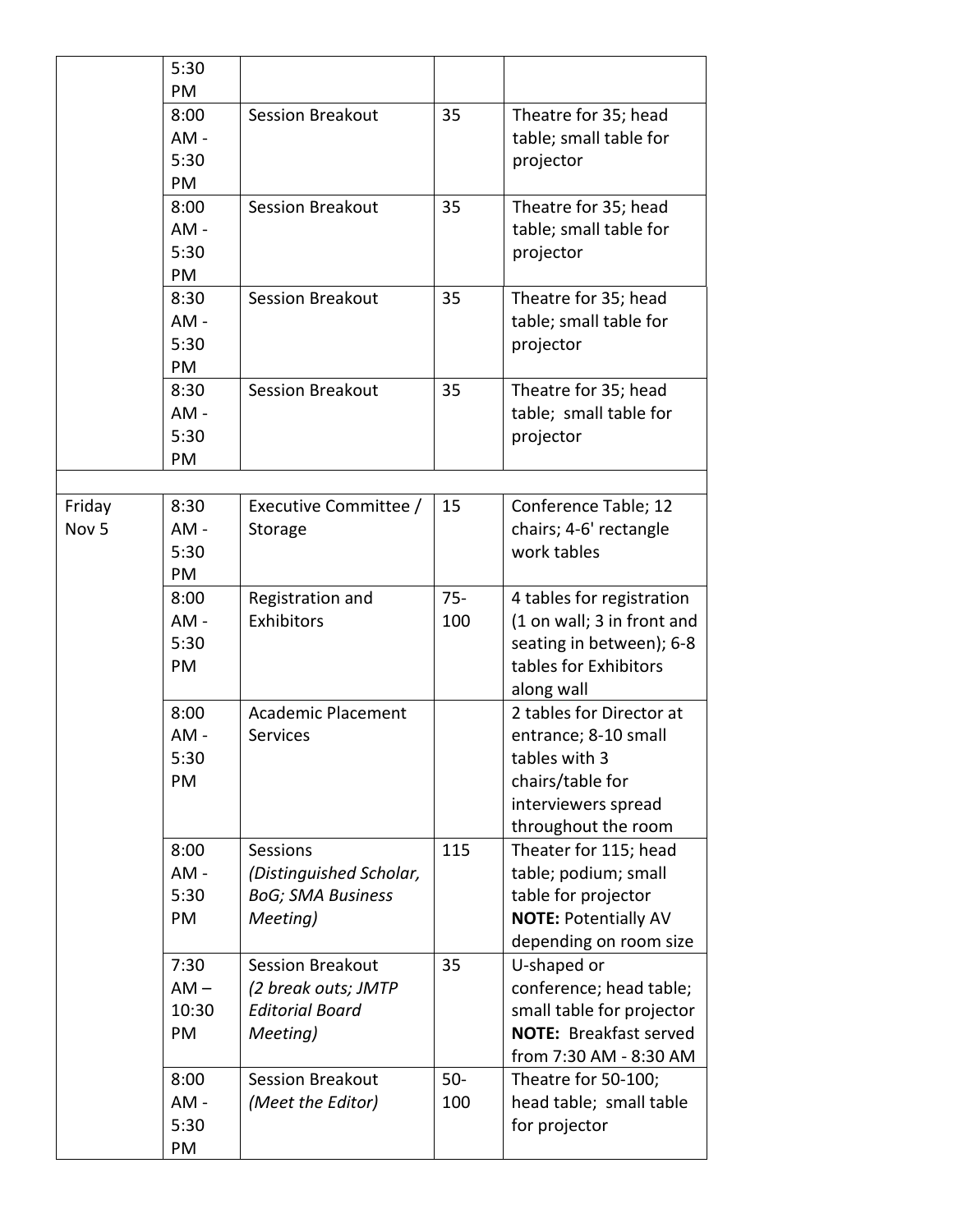|                  | 8:00<br>AM-    | <b>Session Breakout</b>        | 30            | Theatre for 30; head<br>table; small table for         |
|------------------|----------------|--------------------------------|---------------|--------------------------------------------------------|
|                  | 5:30<br>PM     |                                |               | projector                                              |
|                  | 8:00           | <b>Session Breakout</b>        | 40            | Theater for 40; head                                   |
|                  | $AM -$         | (Teaching Moments)             |               | table; small table for                                 |
|                  | 5:30           |                                |               | projector                                              |
|                  | PM             |                                |               |                                                        |
|                  | 8:00           | <b>Session Breakout</b>        | 35            | Theatre for 35; head                                   |
|                  | $AM -$         |                                |               | table; small table for                                 |
|                  | 5:30           |                                |               | projector                                              |
|                  | PM             |                                |               |                                                        |
|                  | 8:00           | <b>Session Breakout</b>        | 35            | Theatre for 35; head                                   |
|                  | $AM -$         |                                |               | table; small table for                                 |
|                  | 5:30           |                                |               | projector                                              |
|                  | PM             |                                |               |                                                        |
|                  | 8:00           | <b>Session Breakout</b>        | 35            | Theatre for 35; head                                   |
|                  | $AM -$         |                                |               | table; small table for                                 |
|                  | 5:30<br>PM     |                                |               | projector                                              |
|                  | 8:00           | <b>Session Breakout</b>        | 35            | Theatre for 35; head                                   |
|                  | $AM -$         |                                |               | table; small table for                                 |
|                  | 5:30           |                                |               | projector                                              |
|                  | PM             |                                |               |                                                        |
|                  | 8:00           | <b>Session Breakout</b>        | 35            | Theatre for 35; head                                   |
|                  | $AM -$         |                                |               | table; small table for                                 |
|                  | 5:30           |                                |               | projector                                              |
|                  | PM             |                                |               |                                                        |
|                  | 12:00          | Awards Luncheon                | 225           | Rounds for 250; stage;                                 |
|                  | PM-            |                                |               | podium; 6 tables for                                   |
|                  | 2:00           |                                |               | awards; AV Equipment                                   |
|                  | PM             |                                |               | (projectors, screens,                                  |
|                  |                |                                |               | etc.)                                                  |
|                  | 6:00           | <b>President's Reception</b>   | 175           | some seating; tall                                     |
|                  | PM-            |                                |               | cocktail tables for                                    |
|                  | 7:30           |                                |               | standing; 2 bar areas;                                 |
|                  | PM             |                                |               | carving station                                        |
| Saturday         | 8:30           | Executive Committee /          | 15            | Conference Table; 12                                   |
| NOV <sub>6</sub> | AM-            | Storage                        |               | chairs; 4-6' rectangle                                 |
|                  | 5:30           |                                |               | work tables                                            |
|                  | PM             |                                |               |                                                        |
|                  | 8:00<br>$AM -$ | Registration and<br>Exhibitors | $75 -$<br>100 | 4 tables for registration                              |
|                  | 5:30           |                                |               | (1 on wall; 3 in front and<br>seating in between); 6-8 |
|                  | PM             |                                |               | tables for Exhibitors                                  |
|                  |                |                                |               | along all with                                         |
|                  |                |                                |               |                                                        |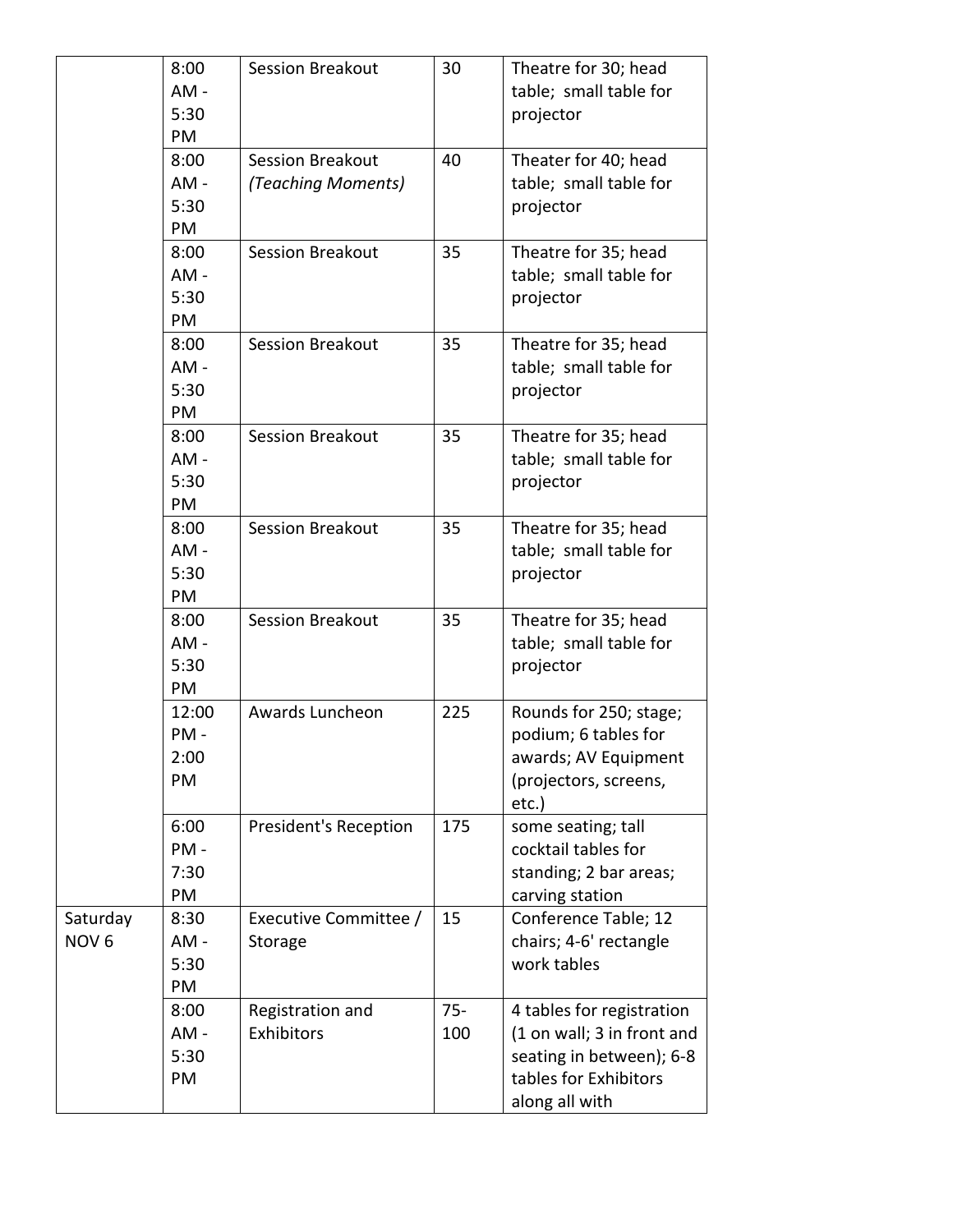|                              | 8:00<br>AM-<br>12:00<br>PM    | <b>Session Breakout</b>                                            | 35 | Theatre for 35; head<br>table; small table for<br>projector   |
|------------------------------|-------------------------------|--------------------------------------------------------------------|----|---------------------------------------------------------------|
|                              | 8:00<br>$AM -$<br>12:00<br>PM | <b>Session Breakout</b>                                            | 30 | Theatre for 30; head<br>table; small table for<br>projector   |
|                              | 8:00<br>$AM -$<br>12:00<br>PM | <b>Session Breakout</b>                                            | 30 | Theatre for 30; head<br>table; small table for<br>projector   |
|                              | 8:00<br>$AM -$<br>12:00<br>PM | <b>Session Breakout</b>                                            | 30 | Theatre for 30; head<br>table; small table for<br>projector   |
|                              | 8:00<br>AM-<br>12:00<br>PM    | <b>Session Breakout</b>                                            | 45 | Theater for 45; head<br>table; small table for<br>projector   |
|                              | 8:00<br>$AM -$<br>12:00<br>PM | <b>Session Breakout</b>                                            | 35 | Theatre for 35; head<br>table; small table for<br>projector   |
| Saturday<br>NOV <sub>6</sub> | 8:00<br>$AM -$<br>12:00<br>PM | <b>Session Breakout</b>                                            | 35 | Theatre for 35; head<br>table; small table for<br>projector   |
|                              | 8:00<br>AM-<br>12:00<br>PM    | <b>Session Breakout</b>                                            | 35 | Theatre for 35; head<br>table; small table for<br>projector   |
|                              | 8:00<br>AM-<br>12:00<br>PM    | <b>Session Breakout</b>                                            | 35 | Theatre for 35; head<br>table; small table for<br>projector   |
|                              | 8:00<br>$AM -$<br>5:00<br>PM  | <b>Session Breakout</b><br>(Post Conference<br>Workshop/Symposium) | 35 | Classroom for 35; head<br>table; small table for<br>projector |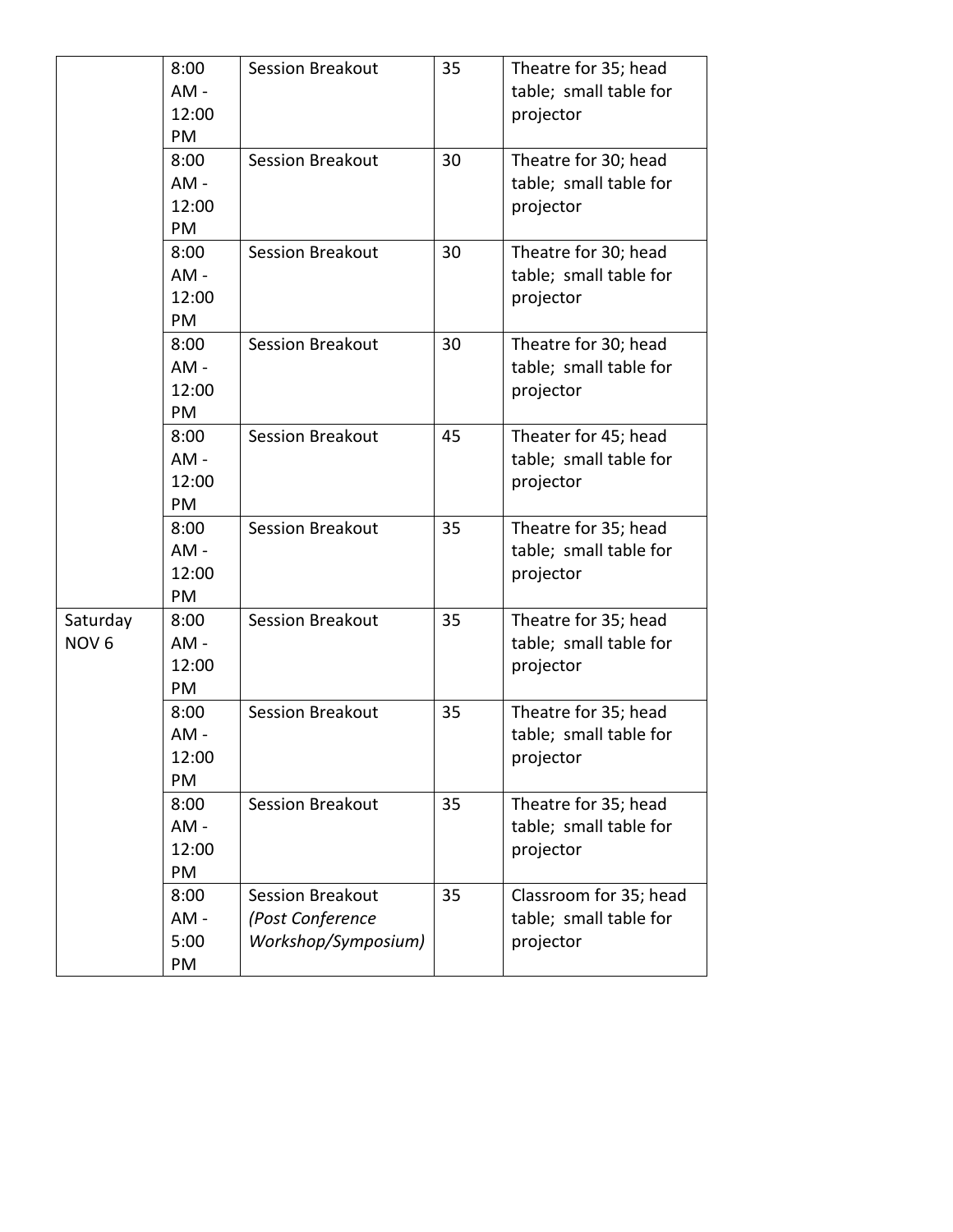| Date             | Time     | Event                  | Room  | Count                        | Description                  |  |
|------------------|----------|------------------------|-------|------------------------------|------------------------------|--|
| Wednesday        |          | Doctoral               |       |                              |                              |  |
| Nov <sub>4</sub> |          | Consortium             |       |                              |                              |  |
|                  |          | Structural             |       |                              |                              |  |
|                  | 7:30 AM  | Equation               |       |                              |                              |  |
|                  | $-9:00$  | Modeling               | 60-80 | <b>Continental Breakfast</b> |                              |  |
|                  | AM       | Workshop               |       |                              |                              |  |
|                  |          | PLS Workshop           |       |                              |                              |  |
|                  |          | <b>Online Teaching</b> |       |                              |                              |  |
|                  |          | Workshop               |       |                              |                              |  |
|                  | 12:00    | Doctoral               | 45    | Platted/buffet lunch         |                              |  |
|                  | PM-      | Consortium &           |       |                              |                              |  |
|                  | 2:00 PM  | Workshops Lunch        |       |                              |                              |  |
|                  | 3:00 PM  | Doctoral               |       |                              |                              |  |
|                  | $-4:00$  | Consortium             |       |                              |                              |  |
|                  | PM       | PLS Workshop           |       |                              |                              |  |
|                  |          | Structural             |       |                              |                              |  |
|                  |          | Equation               | 60-80 | Afternoon snacks and         |                              |  |
|                  |          | Modeling               |       | beverages                    |                              |  |
|                  |          | Workshop               |       |                              |                              |  |
|                  |          | Simulation             |       |                              |                              |  |
|                  |          | Workshop               |       |                              |                              |  |
|                  | 6:00 PM  | Welcome                | 150   |                              | Display stations; carving    |  |
|                  | $-7:30$  | Reception              |       | stations; served hors-       |                              |  |
|                  | PM       |                        |       |                              | d'oeuvre; 2 open bar areas   |  |
|                  |          |                        |       |                              |                              |  |
| Thursday         | 7:30 AM  | <b>MER Editorial</b>   | 30    | <b>Continental Breakfast</b> |                              |  |
| NOV <sub>5</sub> | $-9:00$  | <b>Board Meeting</b>   |       |                              |                              |  |
|                  | AM       |                        |       |                              |                              |  |
|                  | 7:30 AM  | Registration and       | 50    |                              | Morning coffee and small     |  |
|                  | $-9:00$  | Exhibitors             |       | snacks                       |                              |  |
|                  | AM       |                        |       |                              |                              |  |
|                  | 9:30 AM  | Registration and       | 75    | Morning break -              |                              |  |
|                  | $-11:00$ | Exhibitors             |       |                              | pastries/bread and beverages |  |
|                  | AM       |                        |       |                              |                              |  |
|                  | 12:00    | Doctoral               | 40    | Platted/buffet lunch         |                              |  |
|                  | PM-      | Consortium             |       |                              |                              |  |
|                  | 2:00 PM  | Lunch                  |       |                              |                              |  |
|                  | 3:00 PM  | Registration and       | 75    |                              | Afternoon break - snacks and |  |
|                  | $-4:30$  | Exhibitors             |       | beverages                    |                              |  |
|                  | PM       |                        |       |                              |                              |  |
|                  |          |                        |       |                              |                              |  |
| Friday           | 7:30 AM  | <b>JMTP Editorial</b>  | 30    | <b>Continental Breakfast</b> |                              |  |
| NOV <sub>6</sub> | $-9:00$  | <b>Board Meeting</b>   |       |                              |                              |  |
|                  | AM       |                        |       |                              |                              |  |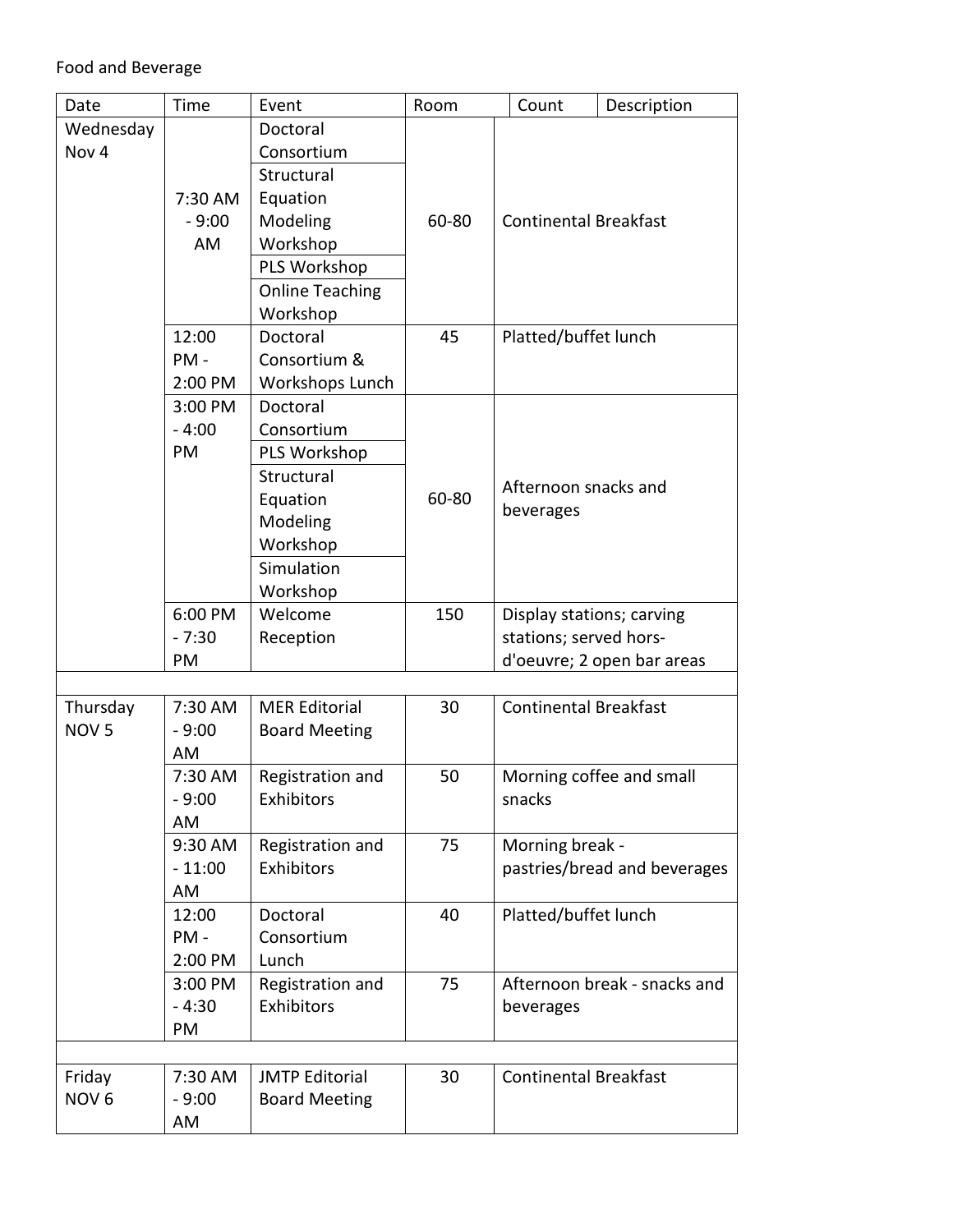|                  | 7:30 AM   | Registration and | 50      | Morning coffee and small     |
|------------------|-----------|------------------|---------|------------------------------|
|                  | $-9:00$   | Exhibitors       |         | snacks                       |
|                  | AM        |                  |         |                              |
|                  | 9:30 AM   | Registration and | 75      | Morning break -              |
|                  | $-11:00$  | Exhibitors       |         | pastries/bread and beverages |
|                  | AM        |                  |         |                              |
|                  | 12:00     | Awards Luncheon  | 225     | Platted lunch                |
|                  | PM -      |                  |         |                              |
|                  | 2:00 PM   |                  |         |                              |
|                  | 3:00 PM   | Registration and | 75      | Afternoon break - snacks and |
|                  | $-4:30$   | Exhibitors       |         | beverages                    |
|                  | PM        |                  |         |                              |
|                  | 6:00 PM   | President's      | 150-200 | Display stations; carving    |
|                  | $-7:30$   | Reception        |         | stations; served hors-       |
|                  | <b>PM</b> |                  |         | d'oeuvre; 2 open bar areas   |
|                  |           |                  |         |                              |
| Saturday         | 7:30 AM   | Registration and | 50      | Morning coffee and small     |
| NOV <sub>7</sub> | - 9:00    | Exhibitors       |         | snacks                       |
|                  | AM        |                  |         |                              |
|                  | 9:30 AM   | Registration and | 50-75   | Morning break -              |
|                  | $-11:00$  | Exhibitors       |         | pastries/bread and beverages |
|                  | AM        |                  |         |                              |

Additional Services Required

- 1. Service representative on-site and available for entire event
- 2. Keying of EC committee meeting room, so equipment may be secured overnight.
- 3. 5 complimentary Parking passes for 5 days
- 4. Delivery of shipments to the Wednesday, October 28, (conference year) waive fees if F&B minimum met.
- 5. Special room rate available 3-days before and 3-days after conference dates
- 6. Pick-up service (FEDEX) for shipping out
- 7. Master account with direct billing

#### Concessions

- 1. Aggregated room block guarantee of 80% with no penalty
- 2. Rebate on rooms booked in block (\$5-\$10)
- 3. 15 lines of Wifi complementary in meeting space if F&B minimum is met.
- 4. No rental fee for meeting areas.
- 5. Room rate be under \$200/night. Preferably around \$170/\$190.
- 6. 1 room night credit for every 40 paid room nights, credited to the Master Account
- 7. 7 room upgrades for VIPs
- 8. 3 staff rooms at \$100 per night for 5 nights.
- 9. 10% food and beverage discount with room block met.
- 10. 10% off A/V pricing with room block met.
- 11. Complimentary BOGO with room block met.
- 12. Complimentary nights for 1-2 night(s) for initial site visits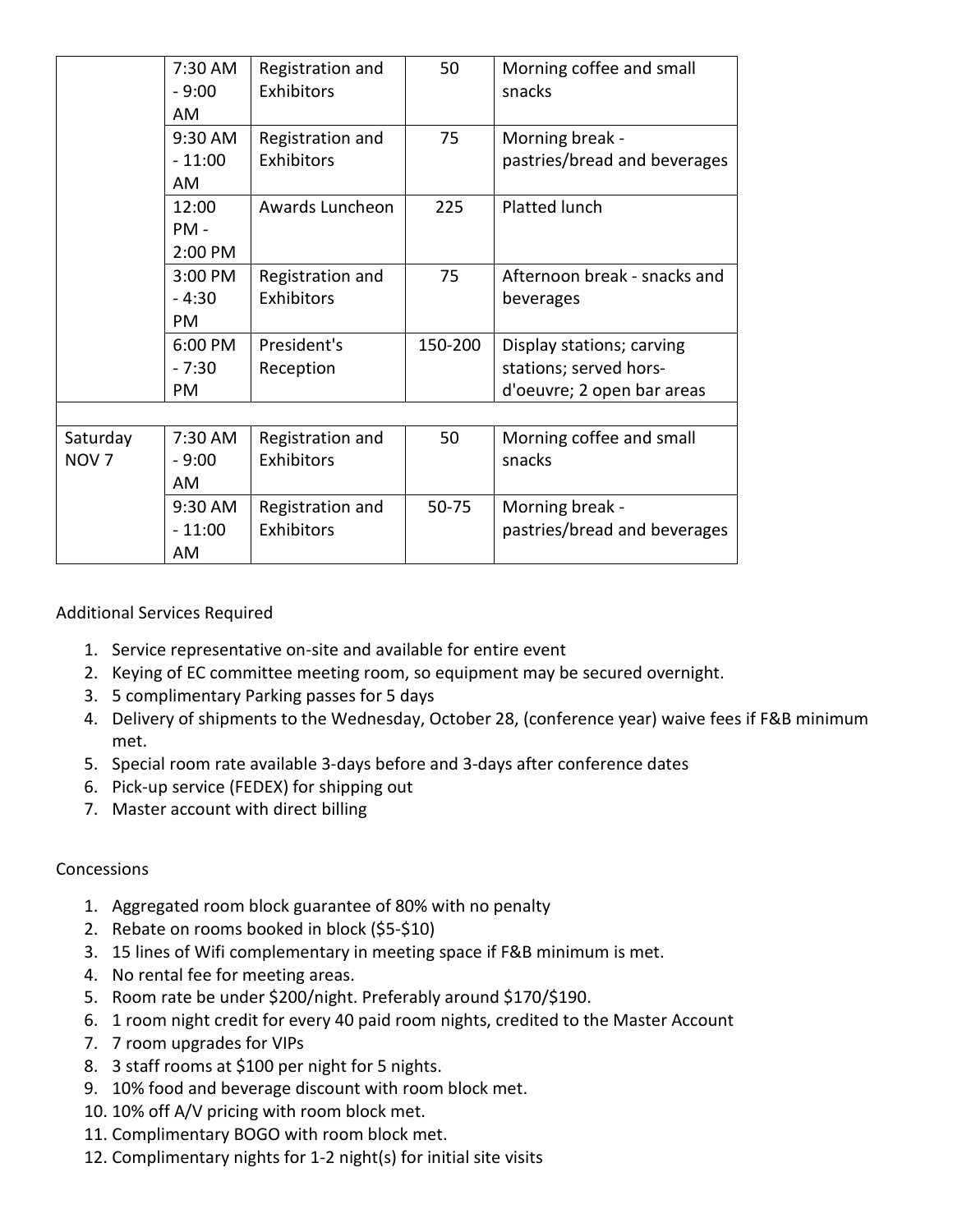- 13. Complimentary nights for 2 nights for 2 rooms for planned site visit in spring of conference year
- 14. Complimentary water (hot and cold) for entirety of event.
- 15. Change of menu and guarantee count 3 days prior to event

Master Account

- 1. Room plus applicable taxes for 4 nights (arriving on Tuesday and departing on Saturday) for 10 attendees.
- 2. Food and beverages under the contract
- 3. Officers with authority to charge to the Master Account (Treasurer, Program Chair, Executive Director, President)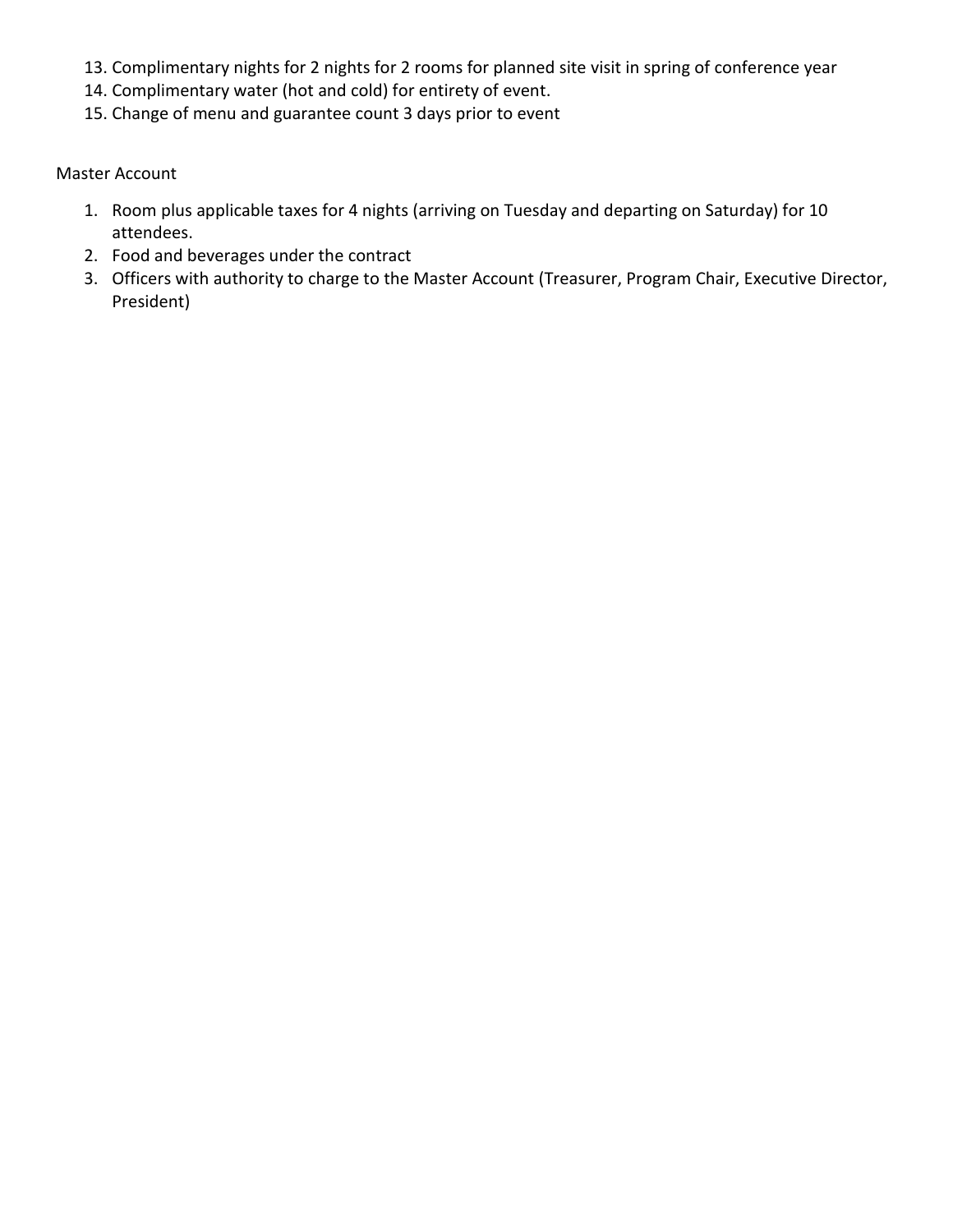|                             | <b>TIME</b>  |            |                                                |                                                            |                                                                                                              |
|-----------------------------|--------------|------------|------------------------------------------------|------------------------------------------------------------|--------------------------------------------------------------------------------------------------------------|
| <b>DATE</b>                 | <b>Start</b> | End        | <b>ROOM</b>                                    | <b>EVENT</b>                                               | <b>SET-UP</b>                                                                                                |
| <b>TUE</b><br><b>Oct 30</b> | 8:30<br>AM   | 5:30<br>PM | Clematis &<br>Boardroom                        | <b>Executive Committee</b><br>Room                         | Conference Table and Seating for<br>12; 6 work tables with 6 chairs                                          |
|                             |              |            |                                                |                                                            |                                                                                                              |
| <b>WED</b><br><b>Oct 31</b> | 7:30<br>AM   | 5:30<br>PM | <b>Ballroom Foyer</b>                          | Registration,<br>Exhibitors, Website,<br><b>Excursions</b> | See attached diagram                                                                                         |
| <b>WED</b><br><b>Oct 31</b> | 7:30<br>AM   | 5:30<br>PM | Clematis &<br>Boardroom                        | <b>Executive Committee</b><br>Room                         | Conference Table and Seating for<br>12; 6 work tables with 6 chairs                                          |
| <b>WED</b><br><b>Oct 31</b> | 7:30<br>AM   | 5:30<br>PM | Gallery A, B, C                                | DC                                                         | U-Shaped for 30, 2 head tables, 4<br>work tables, projector table;                                           |
| <b>WED</b><br><b>Oct 31</b> | 7:30<br>AM   | 5:30<br>PM | Salon C                                        | <b>APS</b>                                                 | 4 tables for Director (front of<br>room); 10 small tables with 3-4<br>chairs for interviewers                |
| <b>WED</b><br><b>Oct 31</b> | 7:30<br>AM   | 5:30<br>PM | Sanibel 1                                      | Online Teaching /<br>Simulation                            | Theater seating for 25; 1 head<br>table; projector table                                                     |
| <b>WED</b><br><b>Oct 31</b> | 7:30<br>AM   | 5:30<br>PM | Sanibel 2                                      | <b>SEM Workshop</b>                                        | Theater seating for 25; 1 head<br>table; projector table                                                     |
| <b>WED</b><br><b>Oct 31</b> | 7:30<br>AM   | 4:30<br>PM | <b>Foyer Sanibel</b>                           | Workshop & DC<br>Food/Beverage                             | <b>Serving Tables</b>                                                                                        |
| <b>WED</b><br><b>Oct 31</b> | 6:00<br>PM   | 7:30<br>PM | Pavilion or<br><b>Ballroom D if</b><br>raining | <b>Welcome Reception</b>                                   | Tables with seating; seating<br>around; standing tables (refer to<br>Food/Beverage or additional<br>details) |
| <b>WED</b><br><b>Oct 31</b> | 7:30<br>PM   | 9:30<br>PM | <b>Private Dining</b>                          | <b>DC Dinner</b>                                           | (refer to Food/Beverage for<br>details)                                                                      |
|                             |              |            |                                                |                                                            |                                                                                                              |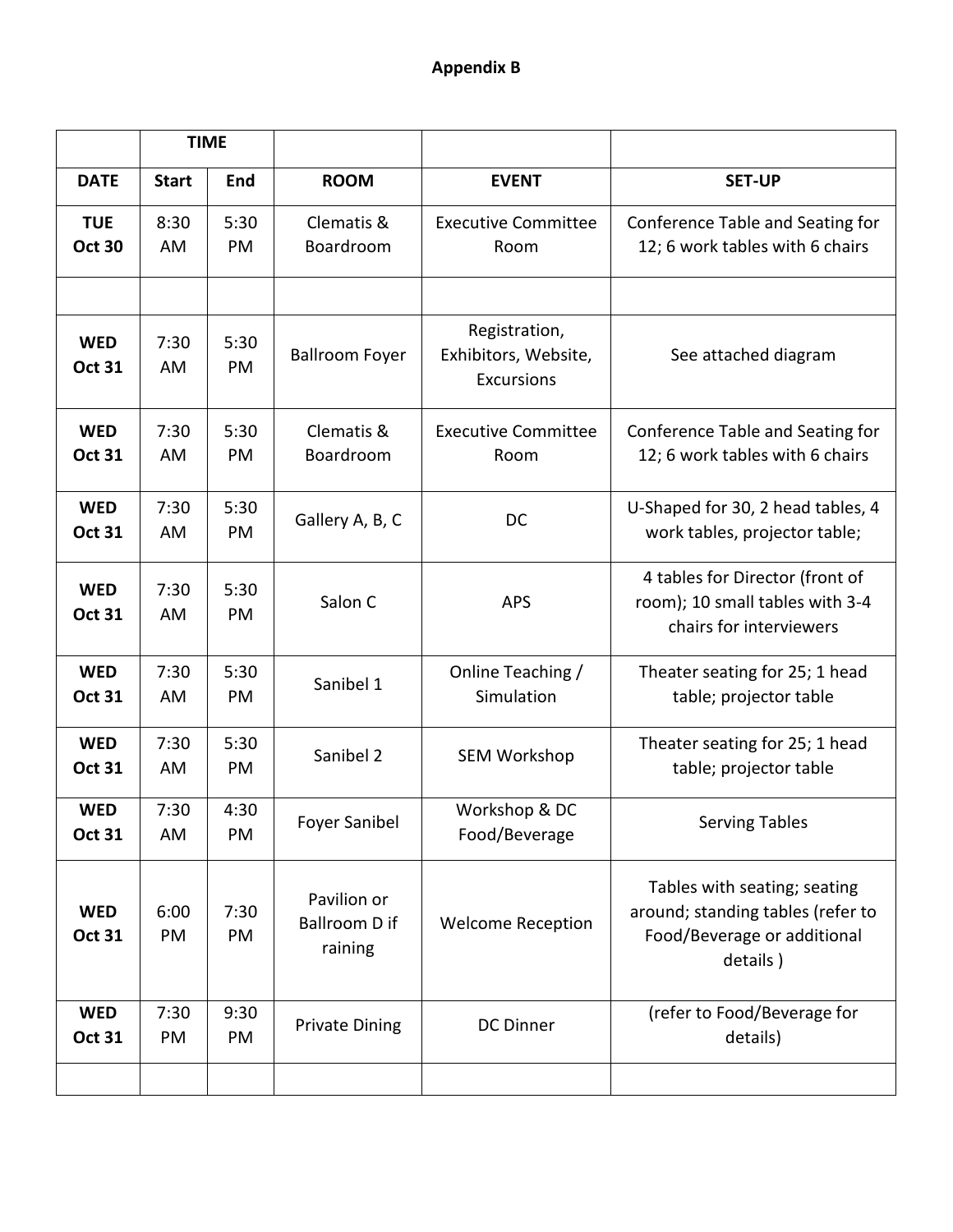| <b>THU</b><br>Nov <sub>1</sub> | 7:30<br>AM | 5:30<br>PM  | <b>Ballroom Foyer</b>   | Registration,<br>Exhibitors, Website,<br><b>Excursions</b> | See diagram below                                                                             |
|--------------------------------|------------|-------------|-------------------------|------------------------------------------------------------|-----------------------------------------------------------------------------------------------|
| <b>THU</b><br>Nov <sub>1</sub> | 7:30<br>AM | 5:30<br>PM  | Clematis &<br>Boardroom | <b>Executive Committee</b><br>Room                         | Conference Table and Seating for<br>12; 6 work tables with 6 chairs                           |
| <b>THU</b><br>Nov <sub>1</sub> | 7:30<br>AM | 5:30<br>PM  | Gallery A & B           | DC                                                         | U-Shaped for 30, 2 head tables, 4<br>work tables, projector table;                            |
| <b>THU</b><br>Nov 1            | 7:30<br>AM | 5:30<br>PM  | Gallery C               | <b>APS</b>                                                 | 4 tables for Director (front of<br>room); 10 small tables with 3-4<br>chairs for interviewers |
| <b>THU</b><br>Nov <sub>1</sub> | 8:30<br>AM | 5:30<br>PM  | Banyon                  | Distinguished Fellow<br>Luncheon / McGraw-<br>Hill         | Rounds for 20, head table,<br>podium, projector table                                         |
| <b>THU</b><br>Nov 1            | 7:30<br>AM | 10:30<br>AM | Banyon                  | <b>MER Editorial Board</b><br>Meeting                      | Rounds for 24; 1 head table;<br>projector table                                               |
| <b>THU</b><br>Nov <sub>1</sub> | 2:00<br>PM | 5:30<br>PM  | Salon A                 | Sessions 6-7                                               | Theater for 30; head table;<br>projector table                                                |
| <b>THU</b><br>Nov <sub>1</sub> | 8:30<br>AM | 5:30<br>PM  | Salon B                 | Session 4-7                                                | Theater for 30; head table;<br>projector table                                                |
| <b>THU</b><br>Nov <sub>1</sub> | 8:30<br>AM | 5:30<br>PM  | Salon C                 | Session 4-7                                                | Theater for 30; head table;<br>projector table                                                |
| <b>THU</b><br>Nov <sub>1</sub> | 8:30<br>AM | 5:30<br>PM  | Polo D                  | Session 4-7                                                | Theater for 30; head table;<br>projector table                                                |
| <b>THU</b><br>Nov <sub>1</sub> | 8:30<br>AM | 5:30<br>PM  | Polo E                  | Session 4-7                                                | Theater for 30; head table;<br>projector table                                                |
| <b>THU</b><br>Nov <sub>1</sub> | 8:30<br>AM | 5:30<br>PM  | Polo F                  | Session 4-7                                                | Theater for 30; head table;<br>projector table                                                |
| <b>THU</b><br>Nov <sub>1</sub> | 8:30<br>AM | 5:30<br>PM  | Salon E                 | Session 4-7                                                | Theater for 30; head table;<br>projector table                                                |
| <b>THU</b><br>Nov <sub>1</sub> | 8:30<br>AM | 5:30<br>PM  | Sanibel 1               | Session 4-7                                                | Theater for 30; head table;<br>projector table                                                |
| <b>THU</b><br>Nov <sub>1</sub> | 8:30<br>AM | 5:30<br>PM  | Sanibel 2               | Session 4-7                                                | Theater for 30; head table;<br>projector table                                                |
|                                |            |             |                         |                                                            |                                                                                               |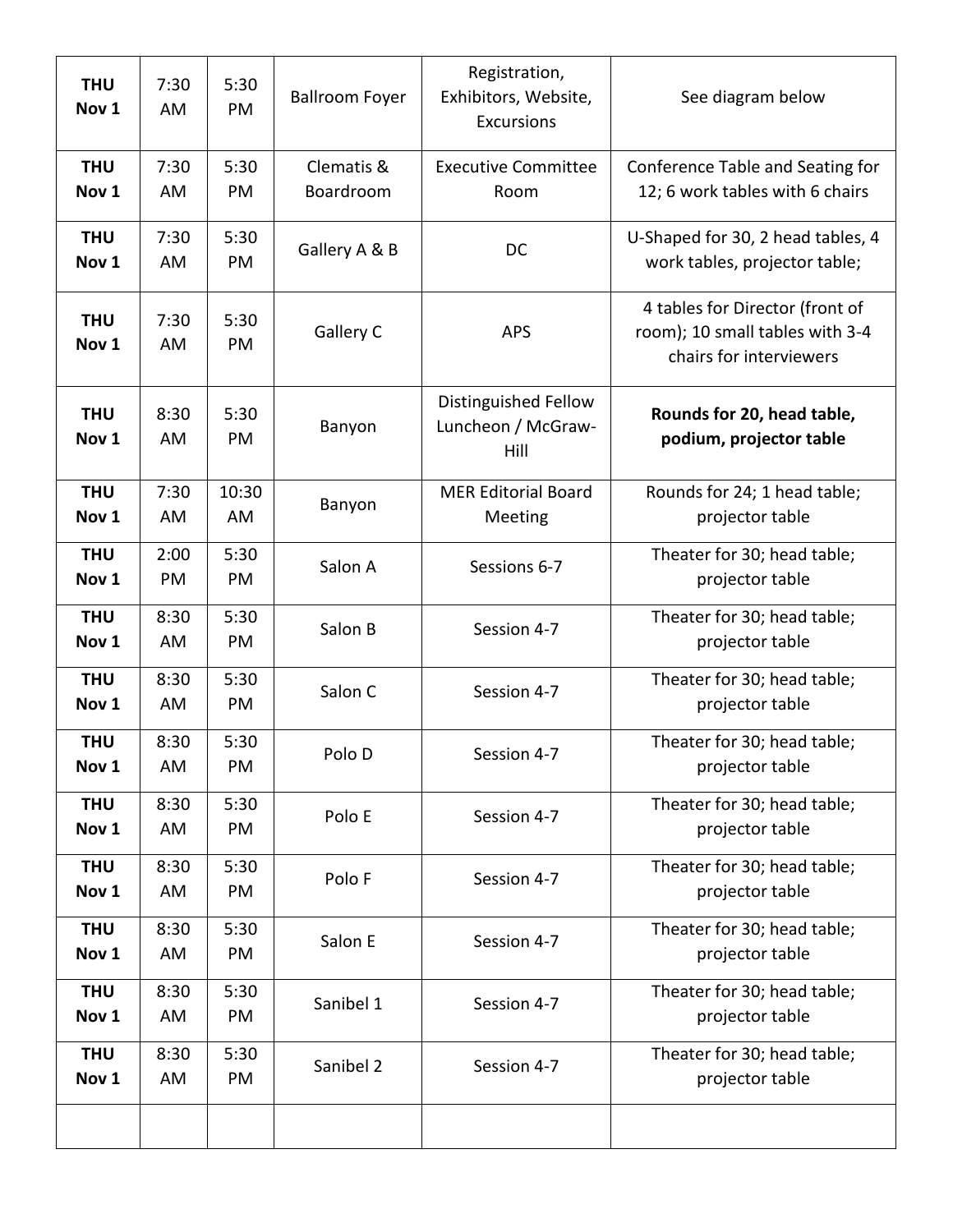| <b>FRI</b><br>Nov <sub>2</sub> | 7:30<br>AM  | 5:30<br>PM  | <b>Ballroom Foyer</b>   | Registration,<br>Exhibitors, Website,<br><b>Excursions</b> | See diagram below                                                                             |
|--------------------------------|-------------|-------------|-------------------------|------------------------------------------------------------|-----------------------------------------------------------------------------------------------|
| <b>FRI</b><br>Nov <sub>2</sub> | 8:30<br>AM  | 5:30<br>PM  | Clematis &<br>Boardroom | <b>Executive Committee</b><br>Room                         | Conference Table and Seating for<br>12; 6 work tables with 6 chairs                           |
| <b>FRI</b><br>Nov <sub>2</sub> | 7:30<br>AM  | 5:30<br>PM  | Gallery C               | <b>APS</b>                                                 | 4 tables for Director (front of<br>room); 10 small tables with 3-4<br>chairs for interviewers |
| <b>FRI</b><br>Nov <sub>2</sub> | 10:00<br>AM | 12:00<br>PM | Sanibel                 | Distinguished Speaker                                      | theater 110, projector table, head<br>table, Mic & 8 x 8 screen                               |
| <b>FRI</b><br>Nov <sub>2</sub> | 12:00<br>PM | 2:00<br>PM  | Salon D & E             | Awards Luncheon                                            | Rounds for 225                                                                                |
| <b>FRI</b><br>Nov <sub>2</sub> | 7:30<br>AM  | 10:00<br>AM | Clematis                | <b>JMTP Editorial Board</b><br>Meeting                     | Rounds for 30; head table;<br>projector table                                                 |
| <b>FRI</b><br>Nov <sub>2</sub> | 2:00<br>PM  | 5:30<br>PM  | <b>Gallery A</b>        | <b>Teaching Moments</b>                                    | Theater for 30; head table;<br>projector table                                                |
| <b>FRI</b><br>Nov <sub>2</sub> | 8:30<br>AM  | 5:30<br>PM  | <b>Gallery B</b>        | Sessions 8-12                                              | Theater for 100; head table;<br>podium; projector table                                       |
| <b>FRI</b><br>Nov <sub>2</sub> | 8:30<br>AM  | 5:30<br>PM  | Banyon                  | Sessions 8-12                                              | Theater for 30; head table;<br>projector table                                                |
| <b>FRI</b><br>Nov <sub>2</sub> | 8:30<br>AM  | 5:30<br>PM  | Salon A                 | Sessions 8-12                                              | Theater for 30; head table;<br>projector table                                                |
| <b>FRI</b><br>Nov <sub>2</sub> | 8:30<br>AM  | 5:30<br>PM  | Salon B                 | Sessions 8-12                                              | Theater for 30; head table;<br>projector table                                                |
| <b>FRI</b><br>Nov <sub>2</sub> | 8:30<br>AM  | 5:30<br>PM  | Salon C                 | Sessions 8-12                                              | Theater for 30; head table;<br>projector table                                                |
| <b>FRI</b><br>Nov <sub>2</sub> | 8:30<br>AM  | 5:30<br>PM  | Polo D                  | Sessions 8-12                                              | Theater for 30; head table;<br>projector table                                                |
| <b>FRI</b><br>Nov <sub>2</sub> | 8:30<br>AM  | 5:30<br>PM  | Polo E                  | Sessions 8-12                                              | Theater for 30; head table;<br>projector table                                                |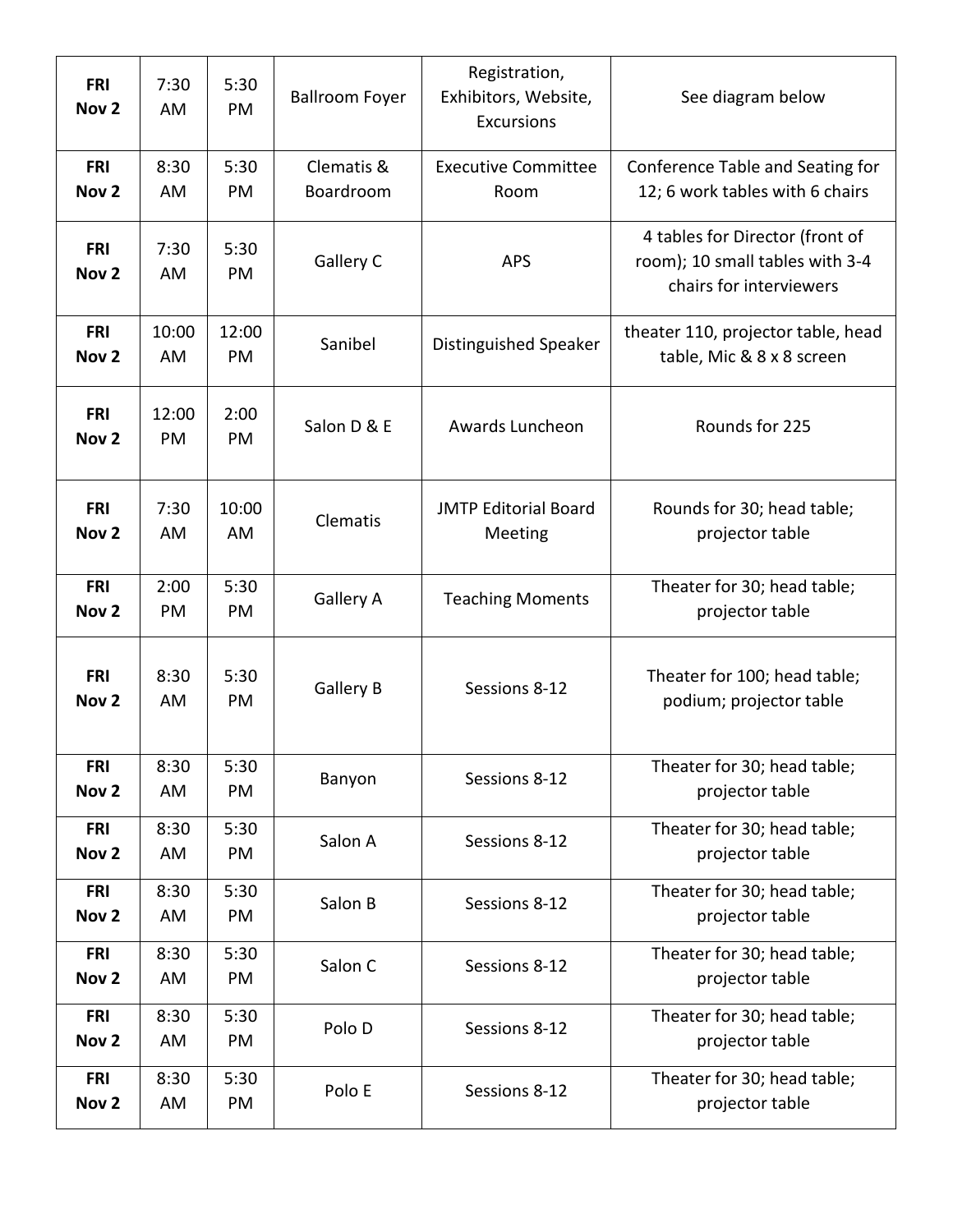| <b>FRI</b><br>Nov <sub>2</sub> | 8:30<br>AM | 5:30<br>PM  | Polo F                                      | Sessions 8-12                                              | Theater for 30; head table;<br>projector table                                                               |
|--------------------------------|------------|-------------|---------------------------------------------|------------------------------------------------------------|--------------------------------------------------------------------------------------------------------------|
| <b>FRI</b><br>Nov <sub>2</sub> | 2:00<br>PM | 5:30<br>PM  | Sanibel                                     | <b>Business Meeting &amp;</b><br><b>BoG</b>                | Conference Table and Seating for<br>20                                                                       |
| <b>FRI</b><br>Nov <sub>2</sub> | 6:00<br>PM | 7:30<br>PM  | Pavilion or<br>Ballroom D & E if<br>raining | President's Reception                                      | Tables with seating; seating<br>around; standing tables (refer to<br>Food/Beverage or additional<br>details) |
|                                |            |             |                                             |                                                            |                                                                                                              |
| <b>SAT</b><br>Nov <sub>3</sub> | 8:30<br>AM | 5:30<br>PM  | Clematis &<br>Boardroom                     | <b>Executive Committee</b><br>Room                         | Conference Table and Seating for<br>12; 6 work tables with 6 chairs                                          |
| <b>SAT</b><br>Nov <sub>3</sub> | 8:30<br>AM | 12:00<br>PM | <b>Ballroom Foyer</b>                       | Registration,<br>Exhibitors, Website,<br><b>Excursions</b> | See diagram below                                                                                            |
| <b>SAT</b><br>Nov <sub>3</sub> | 8:30<br>AM | 5:00<br>PM  | Gallery C                                   | Special Issue                                              | Theater for 30; head table;<br>projector table                                                               |
| <b>SAT</b><br>Nov <sub>3</sub> | 8:30<br>AM | 12:00<br>PM | <b>Gallery A</b>                            | <b>Teaching Moments</b>                                    | Theater for 30; head table;<br>projector table                                                               |
| <b>SAT</b><br>Nov <sub>3</sub> | 8:30<br>AM | 12:00<br>PM | <b>Gallery B</b>                            | Sessions 12-13                                             | Theater for 30; head table;<br>projector table                                                               |
| <b>SAT</b><br>Nov <sub>3</sub> | 8:30<br>AM | 12:00<br>PM | Salon A                                     | Sessions 12-13                                             | Theater for 30; head table;<br>projector table                                                               |
| <b>SAT</b><br>Nov <sub>3</sub> | 8:30<br>AM | 12:00<br>PM | Salon B                                     | Sessions 12-13                                             | Theater for 30; head table;<br>projector table                                                               |
| <b>SAT</b><br>Nov <sub>3</sub> | 8:30<br>AM | 12:00<br>PM | Salon C                                     | Sessions 12-13                                             | Theater for 30; head table;<br>projector table                                                               |
| <b>SAT</b><br>Nov <sub>3</sub> | 8:30<br>AM | 12:00<br>PM | Salon E                                     | Sessions 12-13                                             | Theater for 30; head table;<br>projector table                                                               |
| <b>SAT</b><br>Nov <sub>3</sub> | 8:30<br>AM | 12:00<br>PM | Polo D                                      | Sessions 12-13                                             | Theater for 30; head table;<br>projector table                                                               |
| <b>SAT</b><br>Nov <sub>3</sub> | 8:30<br>AM | 12:00<br>PM | Polo E                                      | Sessions 12-13                                             | Theater for 30; head table;<br>projector table                                                               |
| <b>SAT</b><br>Nov <sub>3</sub> | 8:30<br>AM | 12:00<br>PM | Polo F                                      | Sessions 12-13                                             | Theater for 30; head table;<br>projector table                                                               |